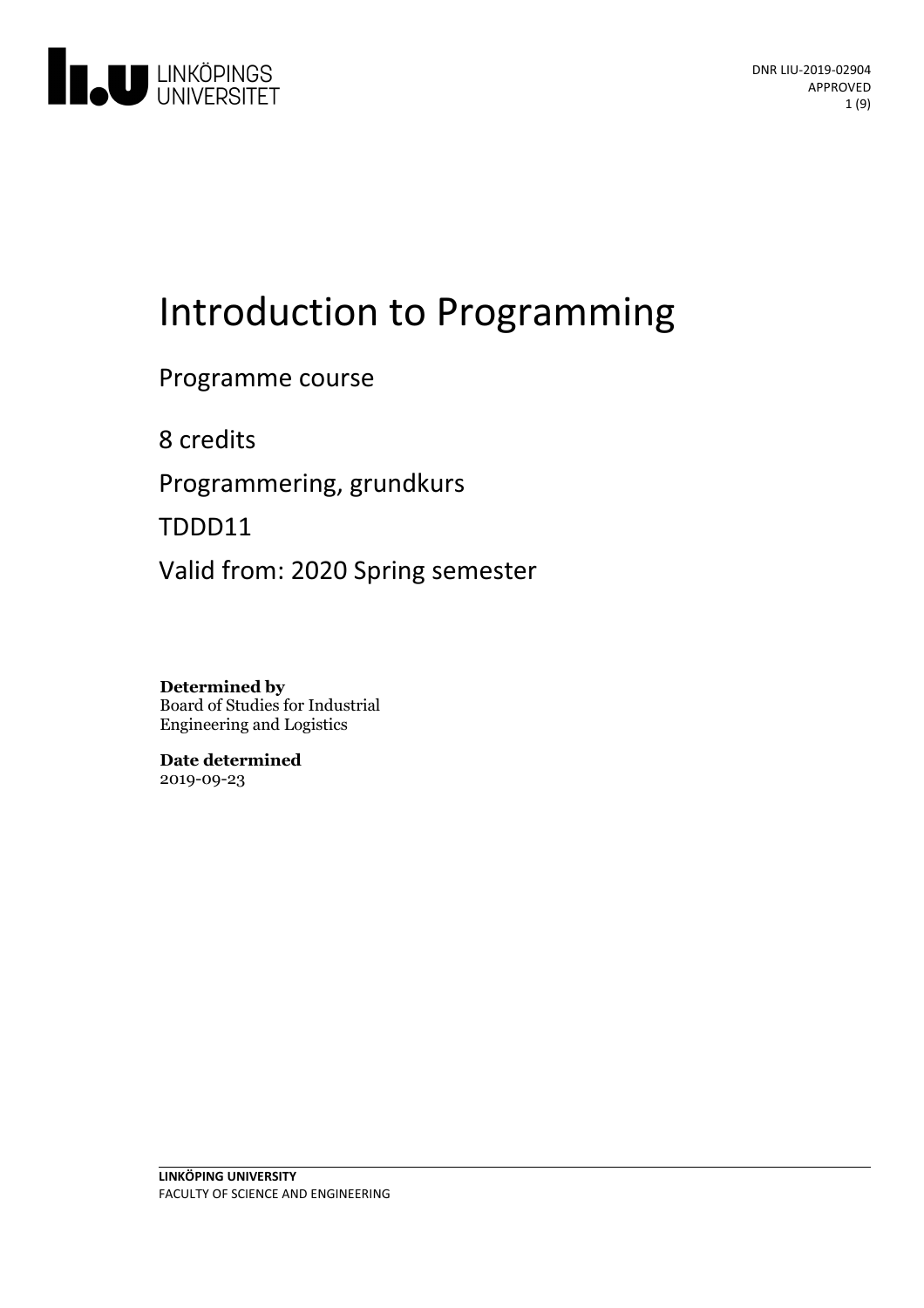# Main field of study

Computer Science and Engineering

Course level

First cycle

### Advancement level

 $G_1X$ 

# Course offered for

- Master of Science in Industrial Engineering and Management International
- Master of Science in Industrial Engineering and Management
- Bachelor of Science in Chemical Analysis Engineering
- Bachelor's Programme in Physics and Nanoscience

### Entry requirements

Note: Admission requirements for non-programme students usually also include admission requirements for the programme and threshold requirements for progression within the programme, or corresponding.

# Intended learning outcomes

The course shall give the student deeper understanding of the programming and program development and an overview of how computers and computer systems works, both hardware and software parts, in technical problem areas. Some understanding for some tools used within programming implementation. Some understanding of how it is to work in a small programming project and an overview of some problems in a project.

### Course content

- Using the computer system and computer science Introduction to the window system which are used, UNIX, the editor Emacs. Introduktion in handling workstations and lineprinters.<br>• Programming - Introduction to programming and discussions about
- different programming languages. Handling of system software like
- compilers and linkers. Specific in Ada: the language elements, types, deklarations, expressions, statements, subprograms, I/O, how to structure programs. Packages. Data structures like arrays, records, files, pointers. <sup>A</sup> small programming project. Introduction to the MATLAB tool and <sup>a</sup> small problem solving assignement.
- 

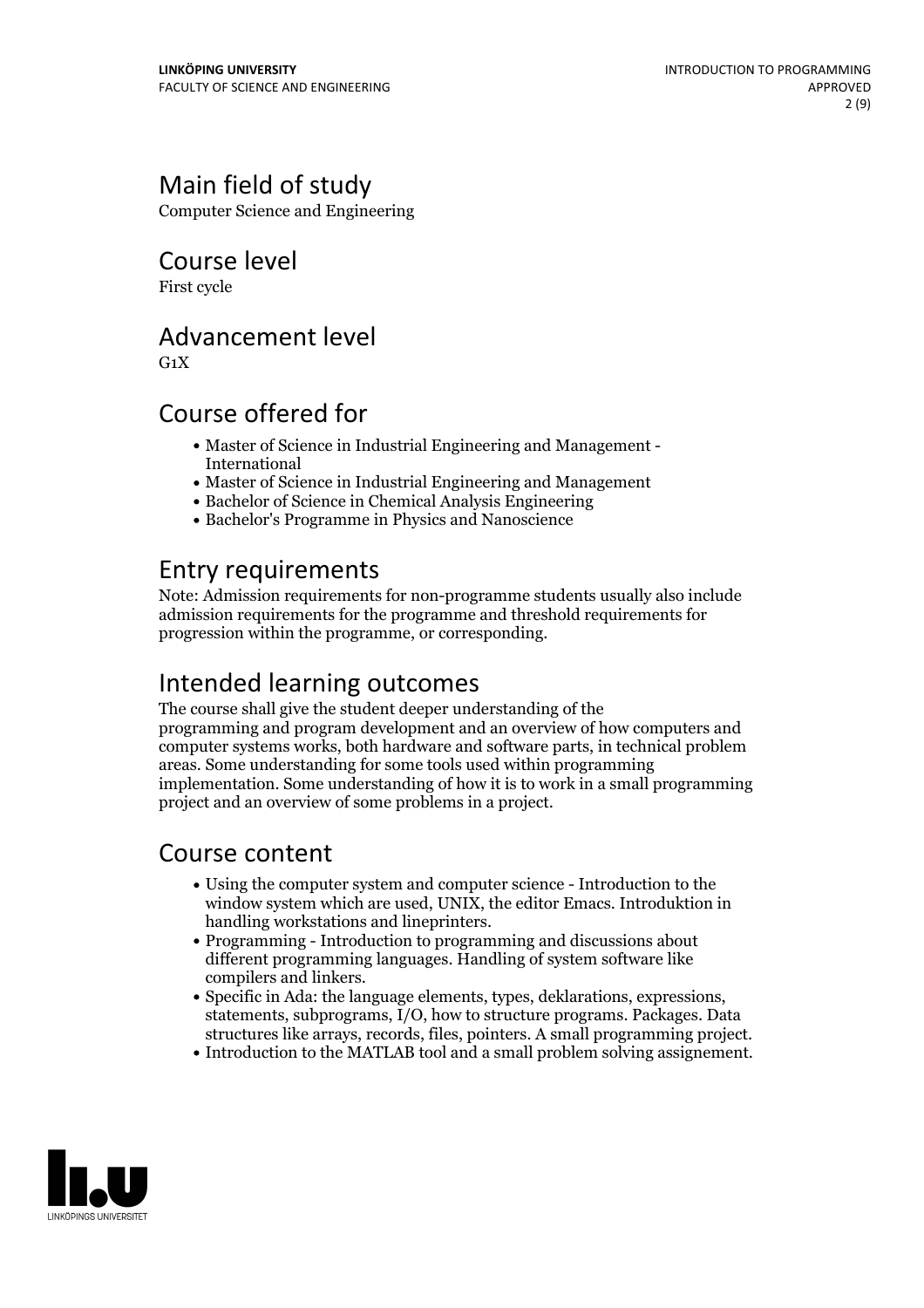# Teaching and working methods

In the first period - The lectures presents the programming language Ada. The laboratory work consists of exercises in using IDA:s computer system. The exercises in programming are the big part of the laboratory work. The lessons in In the second period -Lectures, lessons and laboratory work are used for a small programming project. The course needs a large amount of the students home time. The course runs over the entire spring semester

### Examination

| LABA | Laboratory work      | 6 credits | U.G        |
|------|----------------------|-----------|------------|
| DAT1 | Computer examination | 2 credits | U, 3, 4, 5 |

### Grades

Four-grade scale, LiU, U, 3, 4, 5

# Other information

#### **About teaching and examination language**

The teaching language is presented in the Overview tab for each course. The examination language relates to the teaching language as follows:

- If teaching language is Swedish, the course as a whole or in large parts, is taught in Swedish. Please note that although teaching language is Swedish, parts of the course could be given in English. Examination language is
- If teaching language is Swedish/English, the course as a whole will be taught in English if students without prior knowledge of the Swedish language participate. Examination language is Swedish or English
- (depending on teaching language).<br>• If teaching language is English, the course as a whole is taught in English.<br>Examination language is English.

#### **Other**

The course is conducted in a manner where both men's and women's

experience and knowledge are made visible and developed. The planning and implementation of <sup>a</sup> course should correspond to the course syllabus. The course evaluation should therefore be conducted with the course syllabus as a starting point.

### Department

Institutionen för datavetenskap

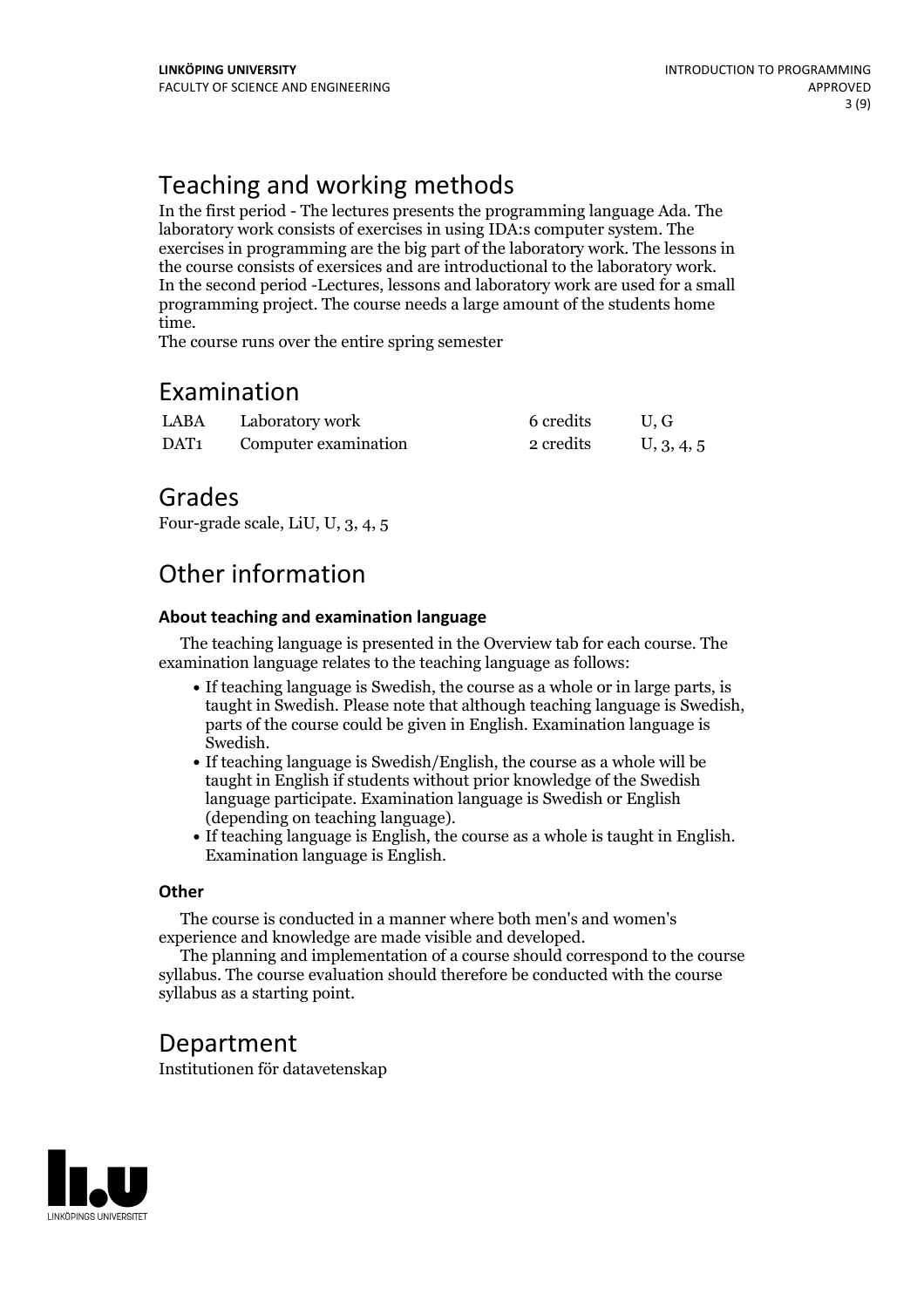# Director of Studies or equivalent

Ola Leifler

### Examiner

Torbjörn Jonsson

### Education components

Preliminary scheduled hours: 80 h Recommended self-study hours: 133 h

# Course literature

#### **Books**

Jonsson, Torbjörn, *Programmering i Ada 95 för nybörjare och erfarna* Lund: Studentlitteratur ISBN: 9144039891

#### **Other**

Lab and project material is available at: http://www.ida.liu.se/~TDDD11

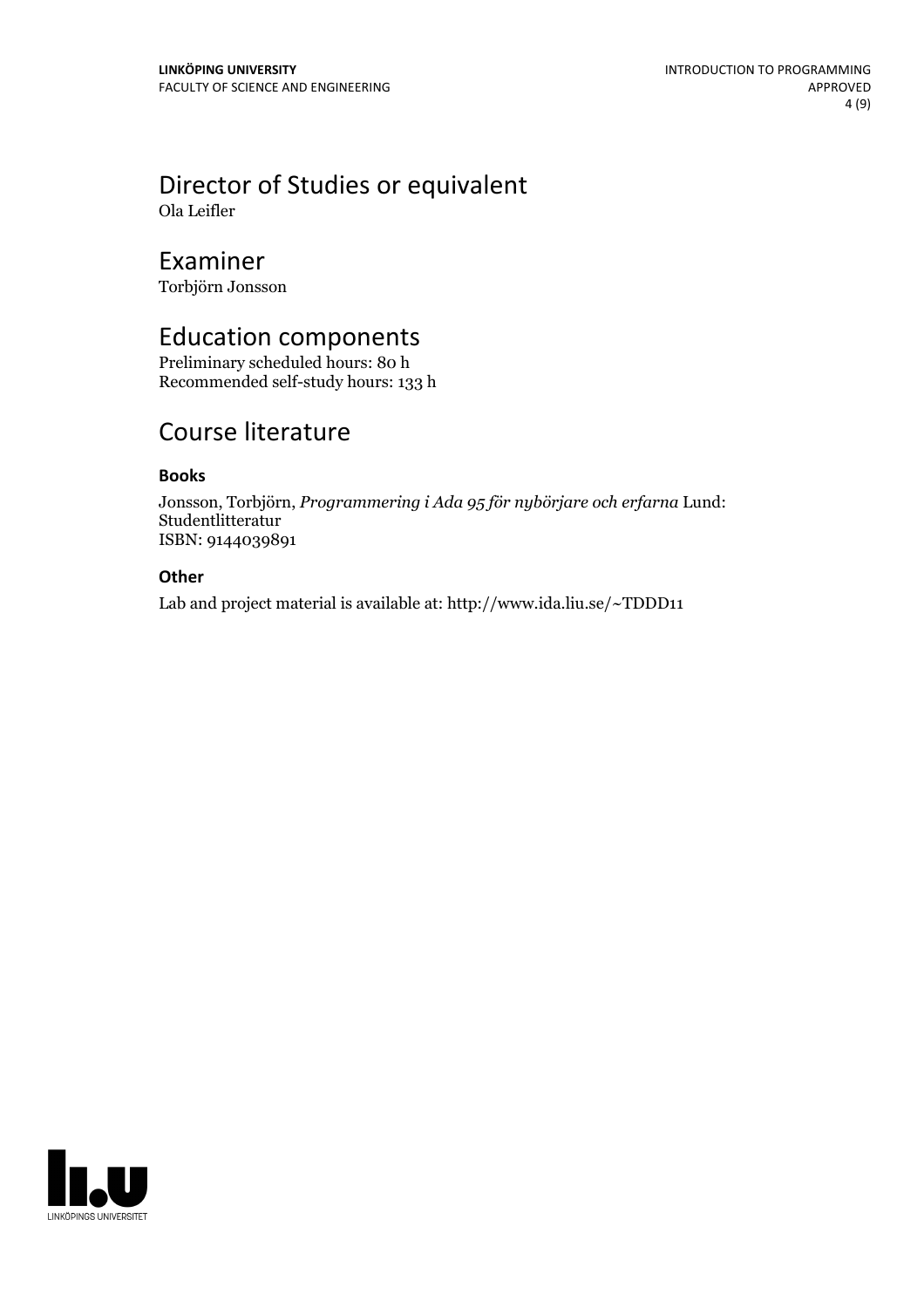# **Common rules**

#### **Course syllabus**

A syllabus must be established for each course. The syllabus specifies the aim and contents of the course, and the prior knowledge that a student must have in order to be able to benefit from the course.

### **Timetabling**

Courses are timetabled after a decision has been made for this course concerning its assignment to a timetable module.

#### **Interrupting a course**

The vice-chancellor's decision concerning regulations for registration, deregistration and reporting results (Dnr LiU-2015-01241) states that interruptions in study are to be recorded in Ladok. Thus, all students who do not participate in a course for which they have registered must record the interruption, such that the registration on the course can be removed. Deregistration from <sup>a</sup> course is carried outusing <sup>a</sup> web-based form: https://www.lith.liu.se/for-studenter/kurskomplettering?l=en.

### **Cancelled courses**

Courses with few participants (fewer than 10) may be cancelled or organised in a manner that differs from that stated in the course syllabus. The Dean is to deliberate and decide whether a course is to be cancelled or changed from the course syllabus.

### **Guidelines relatingto examinations and examiners**

For details, see Guidelines for education and examination for first-cycle and second-cycle education at Linköping University, http://styrdokument.liu.se/Regelsamling/VisaBeslut/917592.

An examiner must be employed as a teacher at LiU according to the LiU Regulations for Appointments

(https://styrdokument.liu.se/Regelsamling/VisaBeslut/622784). For courses in second-cycle, the following teachers can be appointed as examiner: Professor (including Adjunct and Visiting Professor), Associate Professor (including Adjunct), Senior Lecturer (including Adjunct and Visiting Senior Lecturer), Research Fellow, or Postdoc. For courses in first-cycle, Assistant Lecturer (including Adjunct and Visiting Assistant Lecturer) can also be appointed as examiner in addition to those listed for second-cycle courses. In exceptional cases, a Part-time Lecturer can also be appointed as an examiner at both first- and second cycle, see Delegation of authority for the Board of Faculty of Science and Engineering.

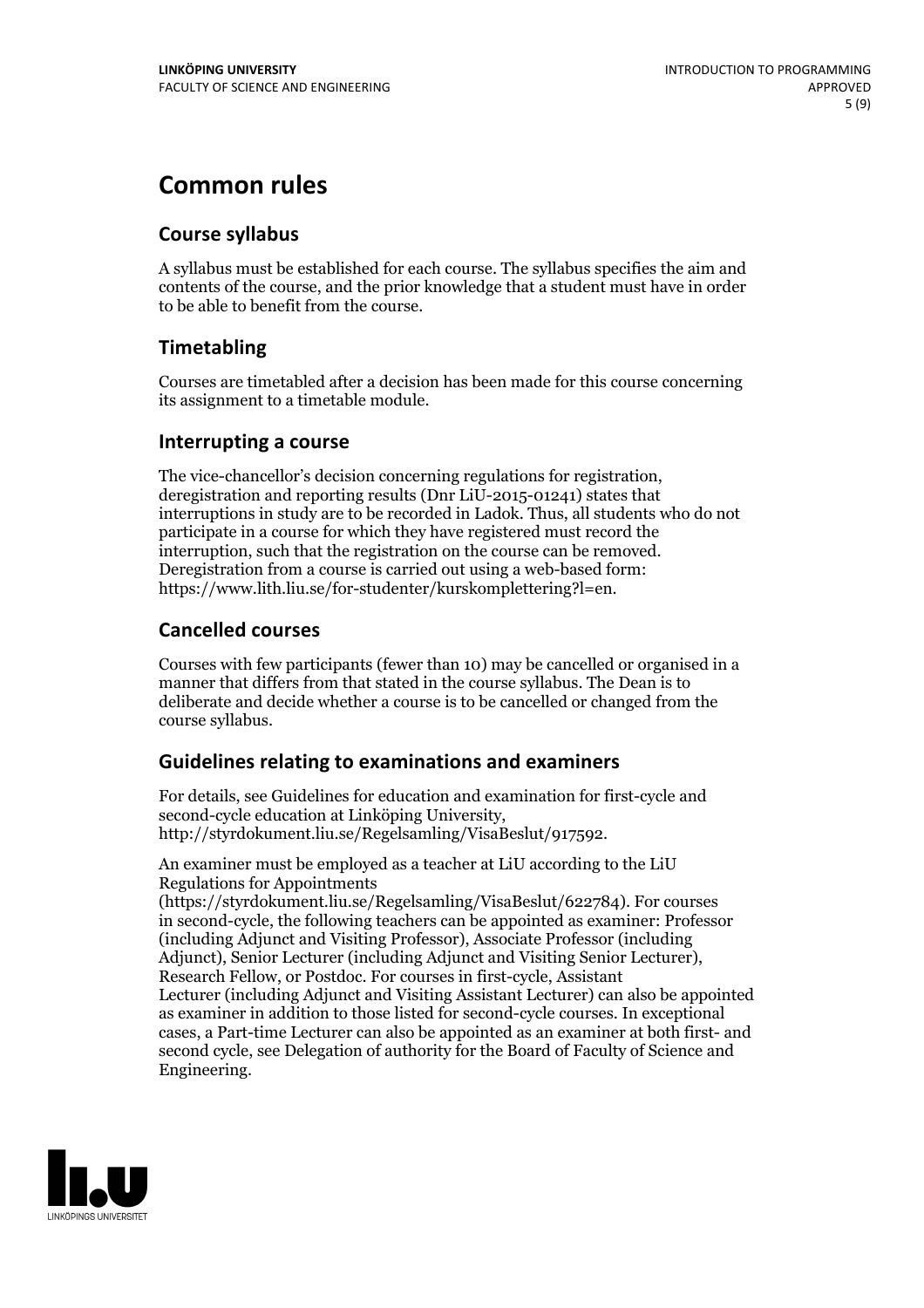#### **Forms of examination**

#### **Examination**

Written and oral examinations are held at least three times a year: once immediately after the end of the course, once in August, and once (usually) in one of the re-examination periods. Examinations held at other times are to follow a decision of the board of studies.

Principles for examination scheduling for courses that follow the study periods:

- courses given in VT1 are examined for the first time in March, with re-examination in June and August
- courses given in VT2 are examined for the first time in May, with re-examination in August and October
- courses given in HT1 are examined for the first time in October, with re-examination in January and August
- courses given in HT2 are examined for the first time in January, with re-examination in March and in August.

The examination schedule is based on the structure of timetable modules, but there may be deviations from this, mainly in the case of courses that are studied and examined for several programmes and in lower grades (i.e. 1 and 2).

Examinations for courses that the board of studies has decided are to be held in alternate years are held three times during the school year in which the course is given according to the principles stated above.

Examinations for courses that are cancelled orrescheduled such that they are not given in one or several years are held three times during the year that immediately follows the course, with examination scheduling that corresponds to the scheduling that was in force before the course was cancelled or rescheduled.

When a course is given for the last time, the regular examination and two re-<br>examinations will be offered. Thereafter, examinations are phased out by offering three examinations during the following academic year at the same times as the examinations in any substitute course. If there is no substitute course, three examinations will be offered during re-examination periods during the following academic year. Other examination times are decided by the board of studies. In all cases above, the examination is also offered one more time during the academic year after the following, unless the board of studies decides otherwise.

If a course is given during several periods of the year (for programmes, or on different occasions for different programmes) the board or boards of studies determine together the scheduling and frequency of re-examination occasions.

#### **Registration for examination**

In order to take an examination, a student must register in advance at the Student Portal during the registration period, which opens 30 days before the date of the examination and closes 10 days before it. Candidates are informed of the location of the examination by email, four days in advance. Students who have not

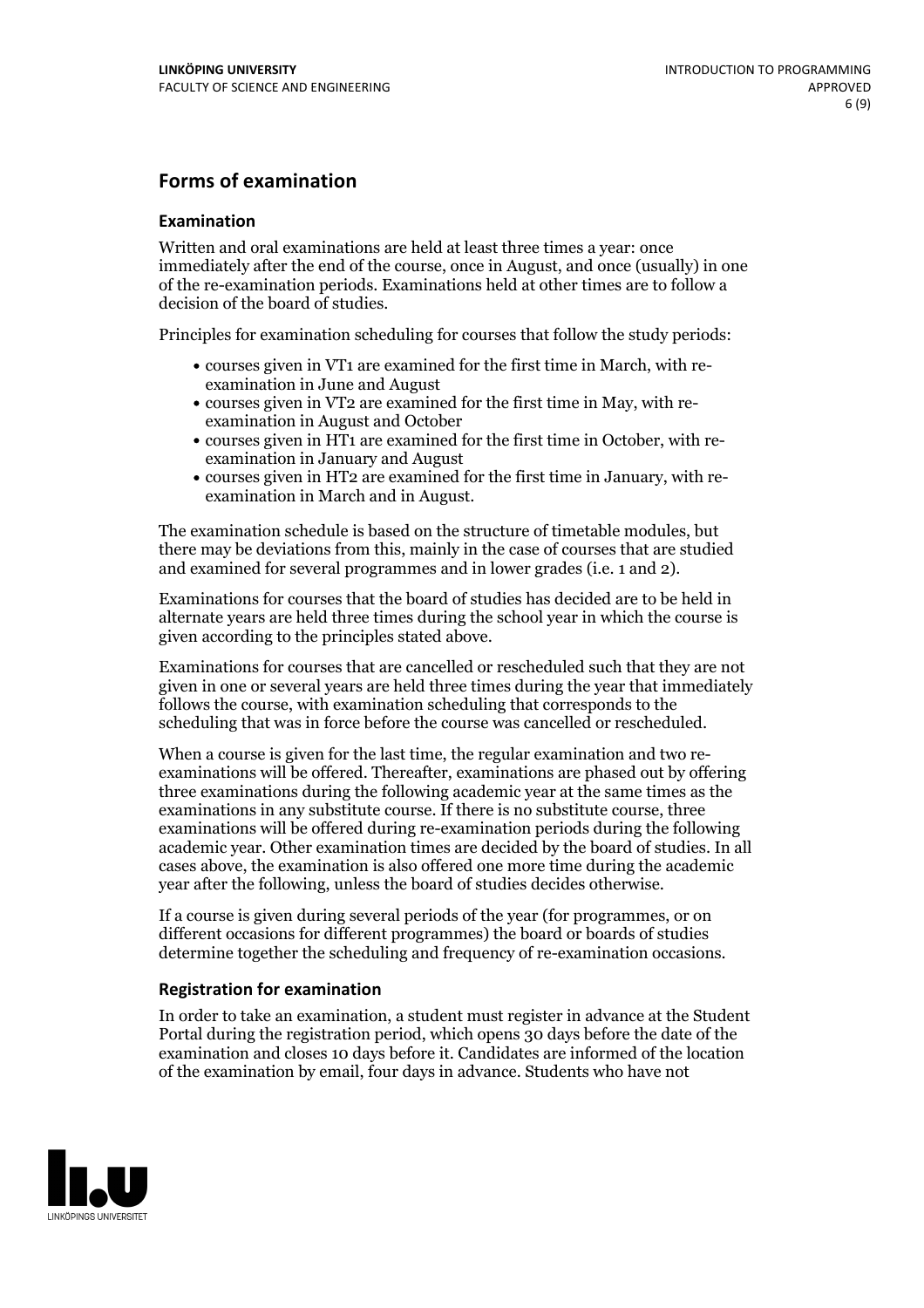registered for an examination run the risk of being refused admittance to the examination, if space is not available.

Symbols used in the examination registration system:

\*\* denotes that the examination is being given for the penultimate time.

\* denotes that the examination is being given for the last time.

#### **Code of conduct for students during examinations**

Details are given in a decision in the university's rule book: http://styrdokument.liu.se/Regelsamling/VisaBeslut/622682.

#### **Retakes for higher grade**

Students at the Institute of Technology at LiU have the right to retake written examinations and computer-based examinations in an attempt to achieve a higher grade. This is valid for all examination components with code "TEN" and "DAT". The same right may not be exercised for other examination components, unless otherwise specified in the course syllabus.

A retake is not possible on courses that are included in an issued degree diploma.

#### **Retakes of other forms of examination**

Regulations concerning retakes of other forms of examination than written examinations and computer-based examinations are given in the LiU guidelines

http://styrdokument.liu.se/Regelsamling/VisaBeslut/917592.

#### **Plagiarism**

For examinations that involve the writing of reports, in cases in which it can be assumed that the student has had access to other sources (such as during project work, writing essays, etc.), the material submitted must be prepared in accordance with principles for acceptable practice when referring to sources (references or quotations for which the source is specified) when the text, images, ideas, data,  $\vec{e}$  etc. of other people are used. It is also to be made clear whether the author has reused his or her own text, images, ideas, data, etc. from previous examinations, such as degree projects, project reports, etc. (this is sometimes known as "self- plagiarism").

A failure to specify such sources may be regarded as attempted deception during examination.

#### **Attempts to cheat**

In the event of <sup>a</sup> suspected attempt by <sup>a</sup> student to cheat during an examination, or when study performance is to be assessed as specified in Chapter <sup>10</sup> of the Higher Education Ordinance, the examiner is to report this to the disciplinary board of the university. Possible consequences for the student are suspension from study and a formal warning. More information is available at https://www.student.liu.se/studenttjanster/lagar-regler-rattigheter?l=en.

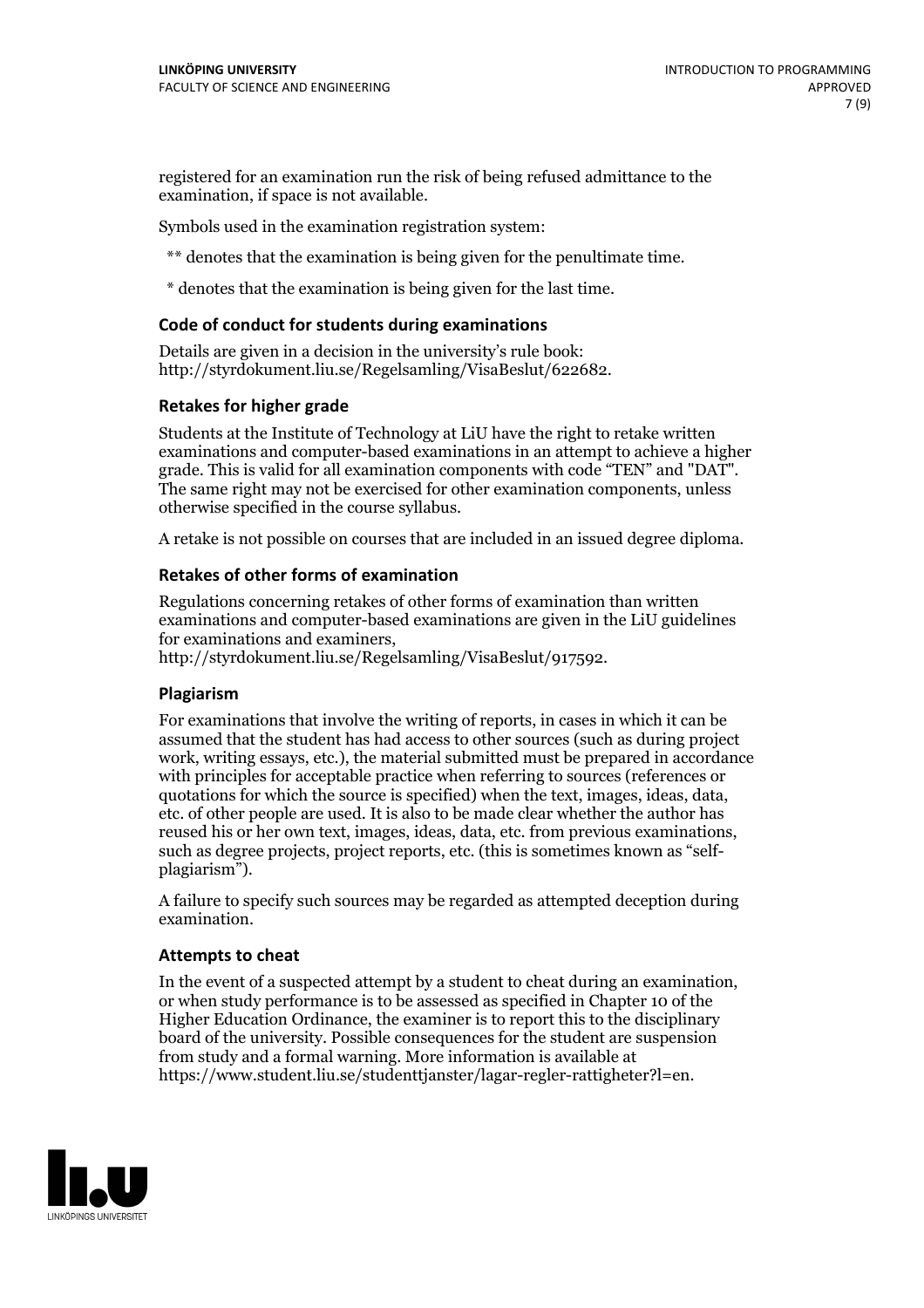#### **Grades**

The grades that are preferably to be used are Fail (U), Pass (3), Pass not without distinction  $(4)$  and Pass with distinction  $(5)$ .

- 1. Grades U, 3, 4, 5 are to be awarded for courses that have written
- examinations. 2. Grades Fail (U) and Pass (G) may be awarded for courses with <sup>a</sup> large degree of practical components such as laboratory work, project work and group work. 3. Grades Fail (U) and Pass (G) are to be used for degree projects and other
- independent work.

#### **Examination components**

- 
- 1. Grades U, 3, 4, <sup>5</sup> are to be awarded for written examinations (TEN). 2. Examination components for which the grades Fail (U) and Pass (G) may be awarded are laboratory work (LAB), project work (PRA), preparatory written examination (KTR), oral examination (MUN), computer-based
- examination (DAT), home assignment (HEM), and assignment (UPG). 3. Students receive grades either Fail (U) or Pass (G) for other examination components in which the examination criteria are satisfied principally through active attendance such as other examination (ANN), tutorial group (BAS) or examination item (MOM). 4. Grades Fail (U) and Pass (G) are to be used for the examination
- components Opposition (OPPO) and Attendance at thesis presentation (AUSK) (i.e. part of the degree project).

For mandatory components, the following applies: If special circumstances prevail, and if it is possible with consideration of the nature of the compulsory component, the examiner may decide to replace the compulsory component with another equivalent component. (In accordance with the LiU Guidelines for education and examination for first-cycle and second-cycle education at Linköping University, http://styrdokument.liu.se/Regelsamling/VisaBeslut/917592).

For written examinations, the following applies: If the LiU coordinator for students with disabilities has granted a student the right to an adapted examination for a written examination in an examination hall, the student has the right to it. If the coordinator has instead recommended for the student an adapted examination or alternative form of examination, the examiner may grant this if the examiner assesses that it is possible, based on consideration of the course objectives. (In accordance with the LiU Guidelines for education and examination for first-cycle and second-cycle education at Linköping University, http://styrdokument.liu.se/Regelsamling/VisaBeslut/917592).

The examination results for a student are reported at the relevant department.

### **Regulations (applyto LiU in its entirety)**

The university is a government agency whose operations are regulated by